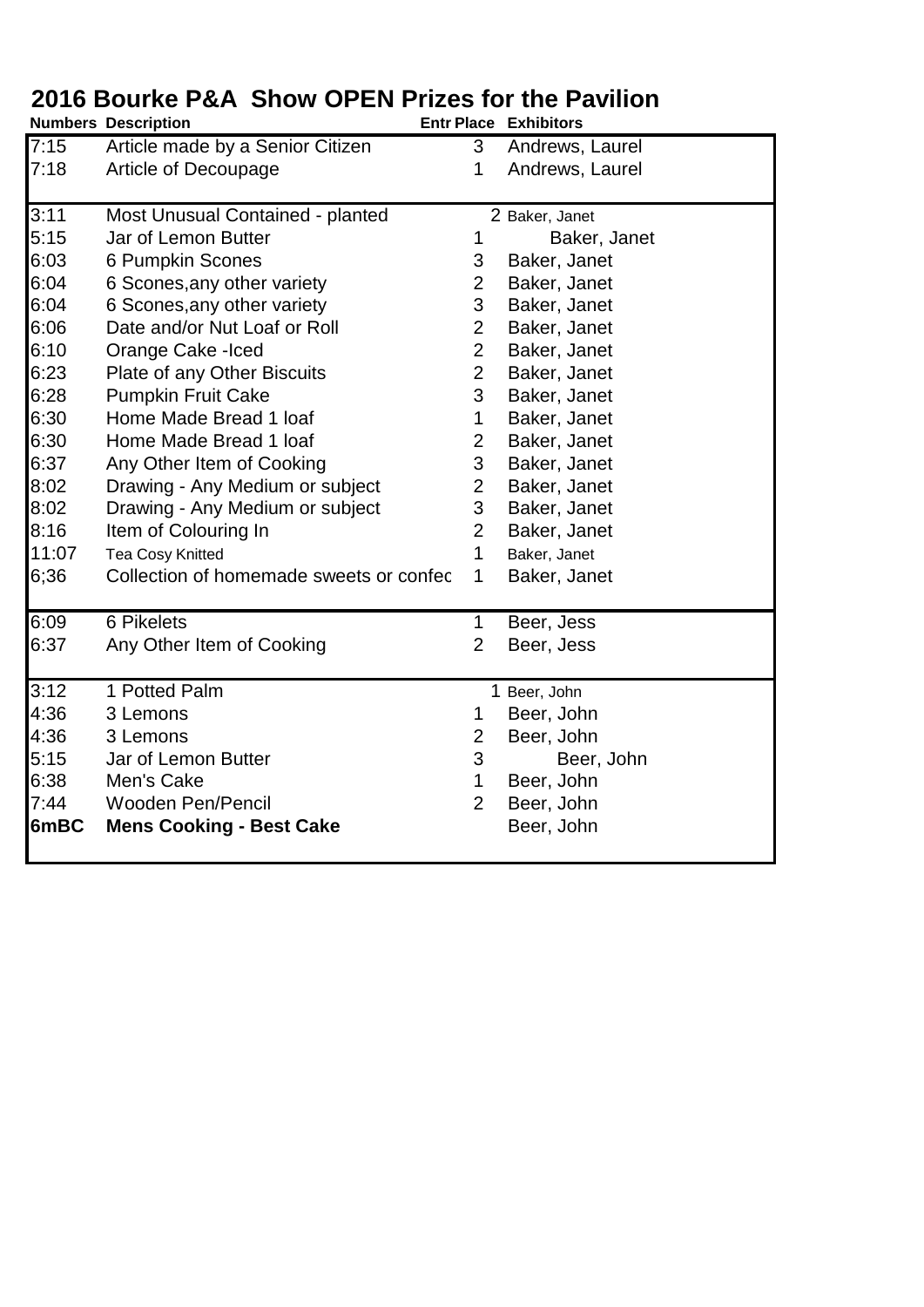|      | <b>Numbers Description</b>                      |                | <b>Entr Place Exhibitors</b> |
|------|-------------------------------------------------|----------------|------------------------------|
| 1:04 | Geranium (not Ivy) 1 Cut                        |                | 1 Booth, Shirley             |
| 1:05 | Geranium Ivy 1 Cut                              |                | 1 Booth, Shirley             |
| 1:09 | Any other flower, 1 cut                         |                | 1 Booth, Shirley             |
| 1:09 | Any other flower, 1 cut                         |                | 3 Booth, Shirley             |
| 1:12 | Flowering Shrub or Tree 1 cut                   |                | 3 Booth, Shirley             |
| 1:15 | Salvia, 1 Container                             |                | 1 Booth, Shirley             |
| 1:18 | Flowering Vine, I cut                           |                | 3 Booth, Shirley             |
| 1:26 | Roses Miniature 3 Blooms                        |                | 3 Booth, Shirley             |
| 1:28 | Single Rose Bud - I Cut                         |                | 2 Booth, Shirley             |
| 2:03 | Arrangement - something sweet and low           | $\mathbf 1$    | Booth, Shirley               |
| 2:05 | Arrangement - using only green and white        | 2              | Booth, Shirley               |
| 2:06 | Any other fresh arrangement                     | 3              | Booth, Shirley               |
| 3:02 | 1 Fern - any variety                            |                | 2 Booth, Shirley             |
| 3:06 | 1 Varigated Foliage Plant                       |                | 1 Booth, Shirley             |
| 3:09 | 1 Bowl of Cactus                                |                | 1 Booth, Shirley             |
| 3:10 | 1 Bowl of Mixed Succulent/Cactus                |                | 1 Booth, Shirley             |
| 3:11 | Most Unusual Contained - planted                |                | 3 Booth, Shirley             |
| 4:08 | 1 Pumpkin - Jap                                 | 1              | Booth, Shirley               |
| 6:06 | Date and/or Nut Loaf or Roll                    | 3              | Booth, Shirley               |
| 6:12 | Banana Cake - Uniced                            | $\overline{2}$ | Booth, Shirley               |
| 6:18 | Packet cake with packet top - lced              | $\overline{2}$ | Booth, Shirley               |
| 6:21 | 1 Plate of same variety Slice                   | 3              | Booth, Shirley               |
| 6:28 | <b>Pumpkin Fruit Cake</b>                       | 1              | Booth, Shirley               |
| 7:14 | Article suitable for a Kitchen or Bathroom      | 3              | Booth, Shirley               |
| 7:15 | Article made by a Senior Citizen                | HC             | Booth, Shirley               |
| 7:29 | Any Other Card                                  | $\overline{2}$ | Booth, Shirley               |
| 8:01 | The Outback-any work of art depicting this      | 3              | Booth, Shirley               |
| 8:02 | Drawing - Any Medium or subject                 | 1              | Booth, Shirley               |
| 8:08 | Any other subject, any medium                   | 1              | Booth, Shirley               |
|      | <b>Champion Exhibit Section 1</b>               |                |                              |
| 1CE  | <b>Flowers</b>                                  |                | Booth, Shirley               |
| 3CE  | <b>Champion Exhibit Section 3 Potted Plants</b> |                | Booth, Shirley               |
| 4:19 | 3 Leaves of Silver Beet                         | 1              | <b>Bourke Public School</b>  |
| 4:25 | 1 Bunch of eschallots                           | 1              | <b>Bourke Public School</b>  |
| 4:29 | Herbs -bunch of any single variety              | $\overline{2}$ | <b>Bourke Public School</b>  |
| 4:33 | Largest 3 Chicken Eggs                          | $\overline{2}$ | <b>Bourke Public School</b>  |
| 4:34 | Largest 3 Eggs                                  | $\mathbf 1$    | <b>Bourke Public School</b>  |
| 4:38 | 3 Grapefruit                                    | 1              | <b>Bourke Public School</b>  |
| 4MSE | <b>Produce: Most Sucessful Exhibitor</b>        |                | <b>Bourke Public School</b>  |
|      |                                                 |                |                              |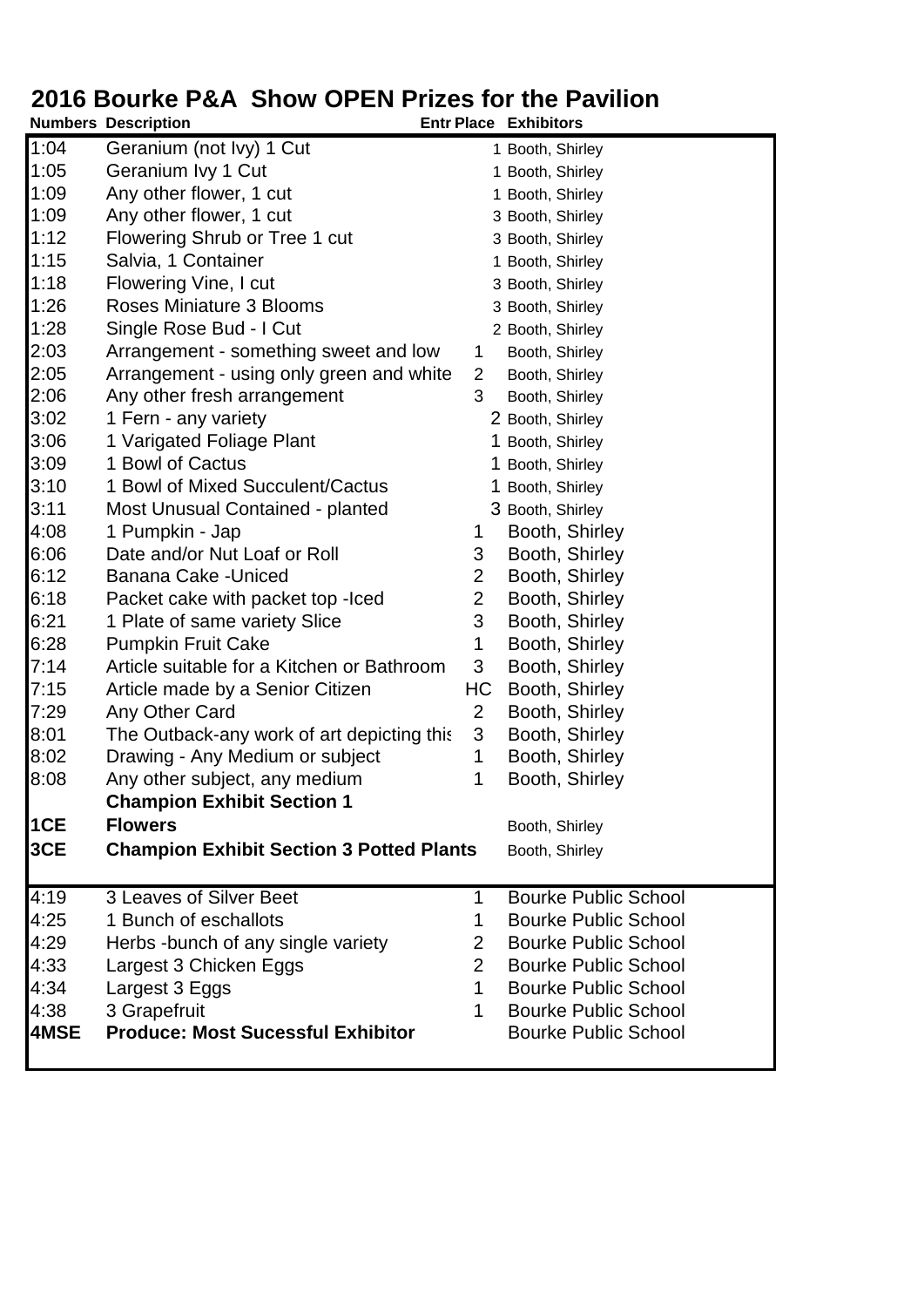|       | <b>Numbers Description</b>                          | <b>Entr Place</b> | <b>Exhibitors</b>  |
|-------|-----------------------------------------------------|-------------------|--------------------|
| 9:03  | Landscape                                           | 2                 | Bradley, Christine |
| 9:12  | <b>Enlargement Landscape</b>                        | 3                 | Bradley, Christine |
| 9:16  | People - Portrait                                   | $\overline{2}$    | Bradley, Christine |
| 9:16  | People - Portrait                                   | 3                 | Bradley, Christine |
| 9:16  | People - Portrait                                   | HC                | Bradley, Christine |
| 9:25  | <b>Funniest Photo</b>                               | 1                 | Bradley, Christine |
| 9:26  | <b>Bourke Local Interest</b>                        | HС                | Bradley, Christine |
| 11:18 | <b>Crochet Cushion Cover</b>                        | 1                 | Bradley, Christine |
| 11:22 | Any Other Article of Crochet                        | 2                 | Bradley, Christine |
| 11:22 | Any Other Article of Crochet                        | 3                 | Bradley, Christine |
| 11:27 | Crochet Toys - hand made                            | 3                 | Bradley, Christine |
|       |                                                     |                   |                    |
| 9:23  | <b>Sunrise or Sunset</b>                            | $\overline{2}$    | Brown, Kathleen    |
|       |                                                     |                   |                    |
| 7:23  | Any other Craft Article                             | 1                 | Cahill, Sharon     |
| 7:25  | Page of Scrapbooking in a plastic sleeve            | 1                 | Cahill, Sharon     |
| 7:25  | Page of Scrapbooking in a plastic sleeve            | $\overline{2}$    | Cahill, Sharon     |
| 7:27  | Card/Invitation - stamped or embossed               | 1                 | Cahill, Sharon     |
| 7:28  | Card/Invitation - 3d/Construction                   | 1                 | Cahill, Sharon     |
| 10:25 | Item of Hardanger                                   | 1                 | Campbell, chris    |
| 10:25 | Item of Hardanger                                   | 2                 | Campbell, chris    |
| 10:26 | Any Other Counted Threadwork                        | $\overline{2}$    | Campbell, chris    |
|       |                                                     |                   |                    |
| 11:22 | Any Other Article of Crochet                        | 1                 | Carole's of Bourke |
| 7:09  | Article suitable for a gift - no more than \$5      | 3                 | Cavanagh, Joyce    |
| 7:23  | Any other Craft Article                             | 3                 | Cavanagh, Joyce    |
| 8:03  | Landscape/Seascape, any medium                      | $\overline{2}$    | Cavanagh, Joyce    |
| 8:05  | Still Life, any medium                              | 1                 | Cavanagh, Joyce    |
| 11:15 | Ladies Cardigan - Crochet                           | 1                 | Cavanagh, Joyce    |
| 11:19 | Crochet Rug                                         | $\overline{2}$    | Cavanagh, Joyce    |
| 11:21 | Crochet Article made by a Senior Citizen, over 70 y | 1                 |                    |
|       |                                                     |                   | Cavanagh, Joyce    |
| 7:18  | Article of Decoupage                                | 3                 | Cole, Julie        |
|       |                                                     |                   |                    |
| 6:21  | 1 Plate of same variety Slice                       | $\mathbf{2}$      | Crain, Carolyn     |
| 6:35  | <b>Basic Buttercake</b>                             | $\overline{2}$    | Crain, Carolyn     |
| 9:14  | Panoramic - Landscape or Nature                     | 3                 | Crain, Carolyn     |
| 9:15  | Panoramic - Any Other Photo                         | $\mathbf{2}$      | Crain, Carolyn     |
| 9:27  | Holiday                                             | HС                | Crain, Carolyn     |
|       |                                                     |                   |                    |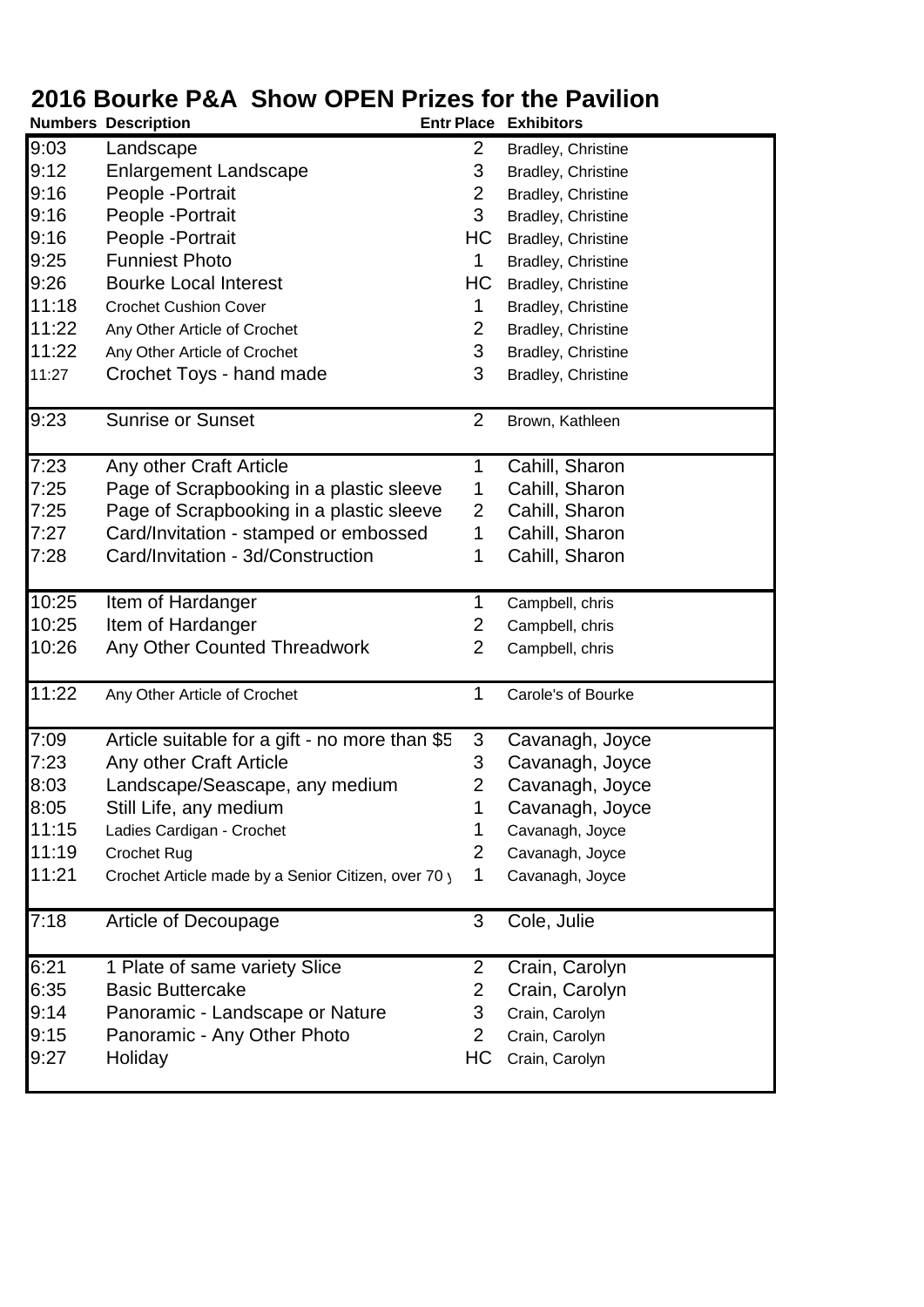|        | <b>Numbers Description</b>                   | <b>Entr Place</b> | <b>Exhibitors</b> |
|--------|----------------------------------------------|-------------------|-------------------|
| 9:03   | Landscape                                    |                   | Davis, Barb       |
| 9:05   | Enlargement - Any Other                      | 3                 | Davis, Barb       |
| 9:06   | <b>Bourke Local Interest</b>                 | $\overline{2}$    | Davis, Barb       |
| 9:07   | Any Other Black & White Print                | HC                | Davis, Barb       |
| 9:10   | <b>Enlargement People</b>                    | 1                 | Davis, Barb       |
| 9:12   | <b>Enlargement Landscape</b>                 | 2                 | Davis, Barb       |
| 9:13   | <b>Enlargement - Any Other Subject</b>       | 1                 | Davis, Barb       |
| 9:14   | Panoramic - Landscape or Nature              | 1                 | Davis, Barb       |
| 9:14   | Panoramic - Landscape or Nature              | 2                 | Davis, Barb       |
| 9:15   | Panoramic - Any Other Photo                  | 1                 | Davis, Barb       |
| 9:17   | People Candid                                | HС                | Davis, Barb       |
| 9:19   | Nature - Forna                               | 1                 | Davis, Barb       |
| 9:19   | Nature - Forna                               | $\overline{2}$    | Davis, Barb       |
| 9:21   | Landscape                                    | 1                 | Davis, Barb       |
| 9:22   | Waterscape                                   | 1                 | Davis, Barb       |
| 9:22   | Waterscape                                   | 3                 | Davis, Barb       |
| 9:23   | <b>Sunrise or Sunset</b>                     | 1                 | Davis, Barb       |
| 9:27   | Holiday                                      | 1                 | Davis, Barb       |
| 9:28   | Any Other Photo                              | НC                | Davis, Barb       |
|        | 9 Ch Dig F SEction 9 Reserve Champion Photo  |                   | Davis, Barb       |
| 9 CPOR | <b>Best Colour Portrait</b>                  |                   | Davis, Barb       |
|        |                                              |                   |                   |
| 10:17  | Article of Crochet - Table Centre etc        | $\overline{2}$    | Davis, Gwen       |
| 10:20  | <b>Article by Senior</b>                     | 1                 | Davis, Gwen       |
| 11:09  | Pair of Bootees                              | 1                 | Davis, Gwen       |
|        |                                              |                   |                   |
| 9:02   | <b>Nature</b>                                | HC                | Davis, Meagan     |
| 9:07   | Any Other Black & White Print                | HС                | Davis, Meagan     |
| 9:28   | Any Other Photo                              | 2                 | Davis, Meagan     |
|        |                                              |                   |                   |
| 6:02   | 6 Plain Scones                               | 1                 | Davis, Sally      |
|        |                                              |                   |                   |
| 11:13  | Any other Article                            | 1                 | Duncan, Cherise   |
| 11:19  | <b>Crochet Rug</b>                           | 3                 | Duncan, Cherise   |
| 11:27  | Crochet Toys - hand made                     | $\overline{2}$    | Duncan, Cherise   |
| 11'35  | Childs Hat / Beanie                          | 1                 | Duncan, Cherise   |
| 11MSE  | <b>Most Sucessful Exhibitor in yarncraft</b> |                   | Duncan, Cherise   |
|        |                                              |                   |                   |
| 1:17   | Bouganvillia, 1 cut                          |                   | 1 Dwyer, Dot      |
| 1:28   | Single Rose Bud - I Cut                      |                   | 1 Dwyer, Dot      |
| 1:28   | Single Rose Bud - I Cut                      |                   | 3 Dwyer, Dot      |
| 2:14   | Table Centre not exceeding 60cm in any of    | $\overline{2}$    | Dwyer, Dot        |
| 2:15   | Hand held bouquet/posie                      | 1                 | Dwyer, Dot        |
| 3:04   | 1 Flowering plant                            |                   | 2 Dwyer, Dot      |
|        |                                              |                   |                   |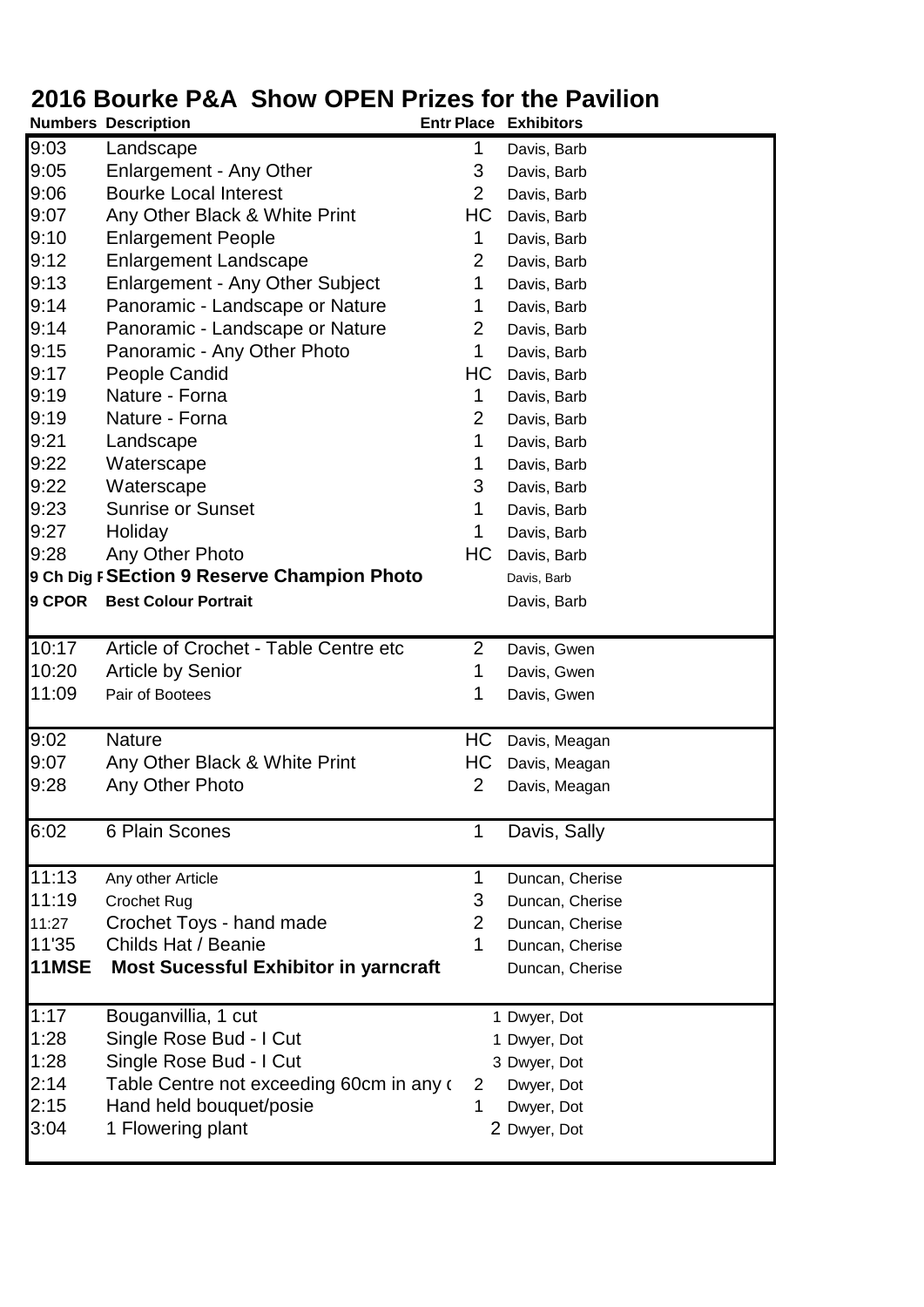|       | <b>Numbers Description</b>                |                | <b>Entr Place Exhibitors</b> |
|-------|-------------------------------------------|----------------|------------------------------|
| 10:26 | Any Other Counted Threadwork              | 1              | Earl, Anette                 |
| 10:26 | Any Other Counted Threadwork              | 1              | Earl, Anette                 |
| 10:26 | Any Other Counted Threadwork              | 3              | Earl, Anette                 |
|       | 10CHEx Champion Exhibit section 10        |                | Earl, Anette                 |
|       | <b>Best Article in Counted Threadwork</b> |                | Earl, Anette                 |
|       |                                           |                |                              |
| 9:01  | People - Formal or Candid                 | HС             | Fisher, Kylie                |
| 9:02  | <b>Nature</b>                             | 1              | Fisher, Kylie                |
| 9:02  | <b>Nature</b>                             | 3              | Fisher, Kylie                |
| 9:04  | <b>Enlargement - People</b>               | 2              | Fisher, Kylie                |
| 9:04  | <b>Enlargement - People</b>               | 3              | Fisher, Kylie                |
| 9:05  | Enlargement - Any Other                   | 1              | Fisher, Kylie                |
| 9:06  | <b>Bourke Local Interest</b>              | 3              | Fisher, Kylie                |
| 9:07  | Any Other Black & White Print             | $\overline{2}$ | Fisher, Kylie                |
| 9:07  | Any Other Black & White Print             | 3              | Fisher, Kylie                |
| 9:08  | Experimental                              | 1              | Fisher, Kylie                |
| 9:08  | Experimental                              | 2              | Fisher, Kylie                |
| 9:09  | Macro Lens Photography                    | 3              | Fisher, Kylie                |
| 9:10  | <b>Enlargement People</b>                 | 2              | Fisher, Kylie                |
| 9:11  | <b>Enlargement Nature</b>                 | $\overline{2}$ | Fisher, Kylie                |
| 9:11  | <b>Enlargement Nature</b>                 | HС             | Fisher, Kylie                |
| 9:12  | <b>Enlargement Landscape</b>              | 1              | Fisher, Kylie                |
| 9:13  | <b>Enlargement - Any Other Subject</b>    | 2              | Fisher, Kylie                |
| 9:13  | <b>Enlargement - Any Other Subject</b>    | 3              | Fisher, Kylie                |
| 9:16  | People - Portrait                         | 1              | Fisher, Kylie                |
| 9:17  | <b>People Candid</b>                      | HС             | Fisher, Kylie                |
| 9:18  | Nature - Flora                            | 3              | Fisher, Kylie                |
| 9:18  | Nature - Flora                            | HС             | Fisher, Kylie                |
| 9:19  | Nature - Forna                            | 3              | Fisher, Kylie                |
| 9:20  | Pets/Animals                              | 1.             | Fisher, Kylie                |
| 9:20  | Pets/Animals                              | HC             | Fisher, Kylie                |
| 9:23  | <b>Sunrise or Sunset</b>                  | 3              | Fisher, Kylie                |
| 9:25  | <b>Funniest Photo</b>                     | $\overline{2}$ | Fisher, Kylie                |
| 9:25  | <b>Funniest Photo</b>                     | 3              | Fisher, Kylie                |
| 9:26  | <b>Bourke Local Interest</b>              | 1              | Fisher, Kylie                |
| 9:29  | <b>Photo Essay</b>                        | 1              | Fisher, Kylie                |
| 9:29  | Photo Essay                               | $\overline{2}$ | Fisher, Kylie                |
| 9:30  | Manipulated Photograph                    | 1              | Fisher, Kylie                |
|       | 9 Ch Ph Section 9 Champion Photo          |                | Fisher, Kylie                |
| 9MSE  | <b>Most sucessful Exhibitor</b>           |                | Fisher, Kylie                |
| 10:03 | Daintiest Coathanger                      | 3              | Flann, Lilly                 |
|       |                                           |                |                              |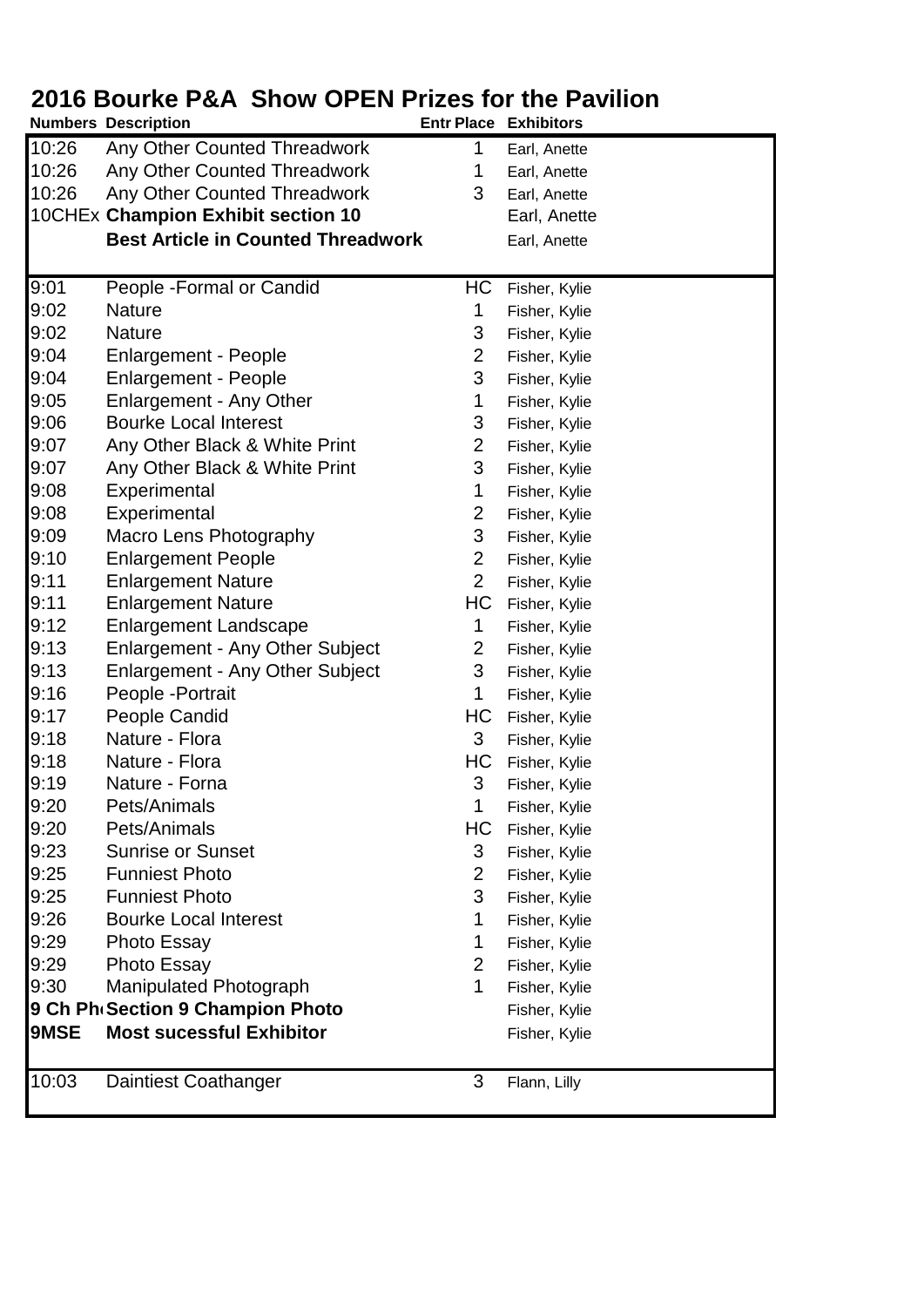|             | ZUTU DUUI NG F CA QITUW UF LIN FITZGS TUL LITG F AVITIUM<br><b>Numbers Description</b> |                | <b>Entr Place Exhibitors</b> |
|-------------|----------------------------------------------------------------------------------------|----------------|------------------------------|
| 7:09        | Article suitable for a gift - no more than \$5                                         | 1              | Gillies, Sian                |
| 10:09       | Fabric Bag/Tote or Purse                                                               | 2              | Gillies, Sian                |
| 10:09       | Fabric Bag/Tote or Purse                                                               | 3              | Gillies, Sian                |
| 10:10       | Any other sewn garment or article                                                      | 1              | Gillies, Sian                |
| 10:10       | Any other sewn garment or article                                                      | $\overline{2}$ | Gillies, Sian                |
| 0:00        | <b>Best Article in Machine Sewing</b>                                                  |                | Gillies, Sian                |
|             |                                                                                        |                |                              |
| 7:18        | Article of Decoupage                                                                   | $\overline{2}$ | Gray, Vera                   |
| 9:01        | People - Formal or Candid                                                              | 1              | Hams, Melissa                |
| 9:20        | Pets/Animals                                                                           | $\overline{2}$ | Hams, Melissa                |
| 9:20        | Pets/Animals                                                                           | HС             | Hams, Melissa                |
| 9:21        | Landscape                                                                              | $\overline{2}$ |                              |
| 9:22        | Waterscape                                                                             | HC             | Hams, Melissa                |
| 9:24        | <b>Still Life</b>                                                                      | 1              | Hams, Melissa                |
| 9:26        | <b>Bourke Local Interest</b>                                                           | $\overline{2}$ | Hams, Melissa                |
|             |                                                                                        |                | Hams, Melissa                |
| 9:26        | <b>Bourke Local Interest</b>                                                           | HС             | Hams, Melissa                |
| 9:27        | Holiday                                                                                | $\overline{2}$ | Hams, Melissa                |
| 9:28        | Any Other Photo                                                                        | 1              | Hams, Melissa                |
| 4:30        | 3 Chillies                                                                             | 3              | Hatch Jodi                   |
| 4:31        | Eggs 1/2 Doz White                                                                     | 1              | Hatch Jodi                   |
| <b>7MSE</b> | <b>Most Sucessful Exhibitor class 1-43</b>                                             |                | Hatch Jodi                   |
| 5:03        | Bottle - Preserved Tomato sauce                                                        | 1              | Hatch, Jodi                  |
| 5:04        | Bottle - Preserved Hot sauce                                                           | 1              | Hatch, Jodi                  |
| 5:05        | Bottle of Any Other Sauce                                                              | 1              | Hatch, Jodi                  |
| 5:05        | Bottle of Any Other Sauce                                                              | 2              | Hatch, Jodi                  |
| 5:15        | Jar of Lemon Butter                                                                    | $\overline{2}$ | Hatch, Jodi                  |
| 5:34        | Jar of Pesto                                                                           | 1              | Hatch, Jodi                  |
| 6:20        | 1 Plate of Brownies                                                                    | 1              | Hatch, Jodi                  |
| 6:26        | <b>Fruit Cake - Uniced</b>                                                             | $\overline{2}$ | Hatch, Jodi                  |
| 6:27        | <b>Boiled Fruit Cake - Uniced</b>                                                      | $\overline{2}$ | Hatch, Jodi                  |
| 7:09        | Article suitable for a gift - no more than \$5                                         | HC             | Hatch, Jodi                  |
| 7:11        | <b>Recycled Article</b>                                                                | $\overline{2}$ | Hatch, Jodi                  |
| 7:20        | Item of Glass painting (Glass, China War                                               | HC             | Hatch, Jodi                  |
| 7:25        | Page of Scrapbooking in a plastic sleeve                                               | 3              | Hatch, Jodi                  |
| 7:26        | Item of Quilling                                                                       | 1              | Hatch, Jodi                  |
| 7:26        | Item of Quilling                                                                       | $\overline{2}$ | Hatch, Jodi                  |
| 7:27        | Card/Invitation - stamped or embossed                                                  | $\overline{2}$ | Hatch, Jodi                  |
| 7:29        | Any Other Card                                                                         | 1              | Hatch, Jodi                  |
| 7:29        | Any Other Card                                                                         | 3              | Hatch, Jodi                  |
| 7:30        | Candle                                                                                 | 1              | Hatch, Jodi                  |
| 7:30        | Candle                                                                                 | $\overline{2}$ | Hatch, Jodi                  |
| 7:30        | Candle                                                                                 | 3              | Hatch, Jodi                  |
| 7:30        | Candle                                                                                 | НC             | Hatch, Jodi                  |
| 7:31        | Soap                                                                                   | 1              | Hatch, Jodi                  |
| 7:31        | Soap                                                                                   | $\overline{2}$ | Hatch, Jodi                  |
|             |                                                                                        |                |                              |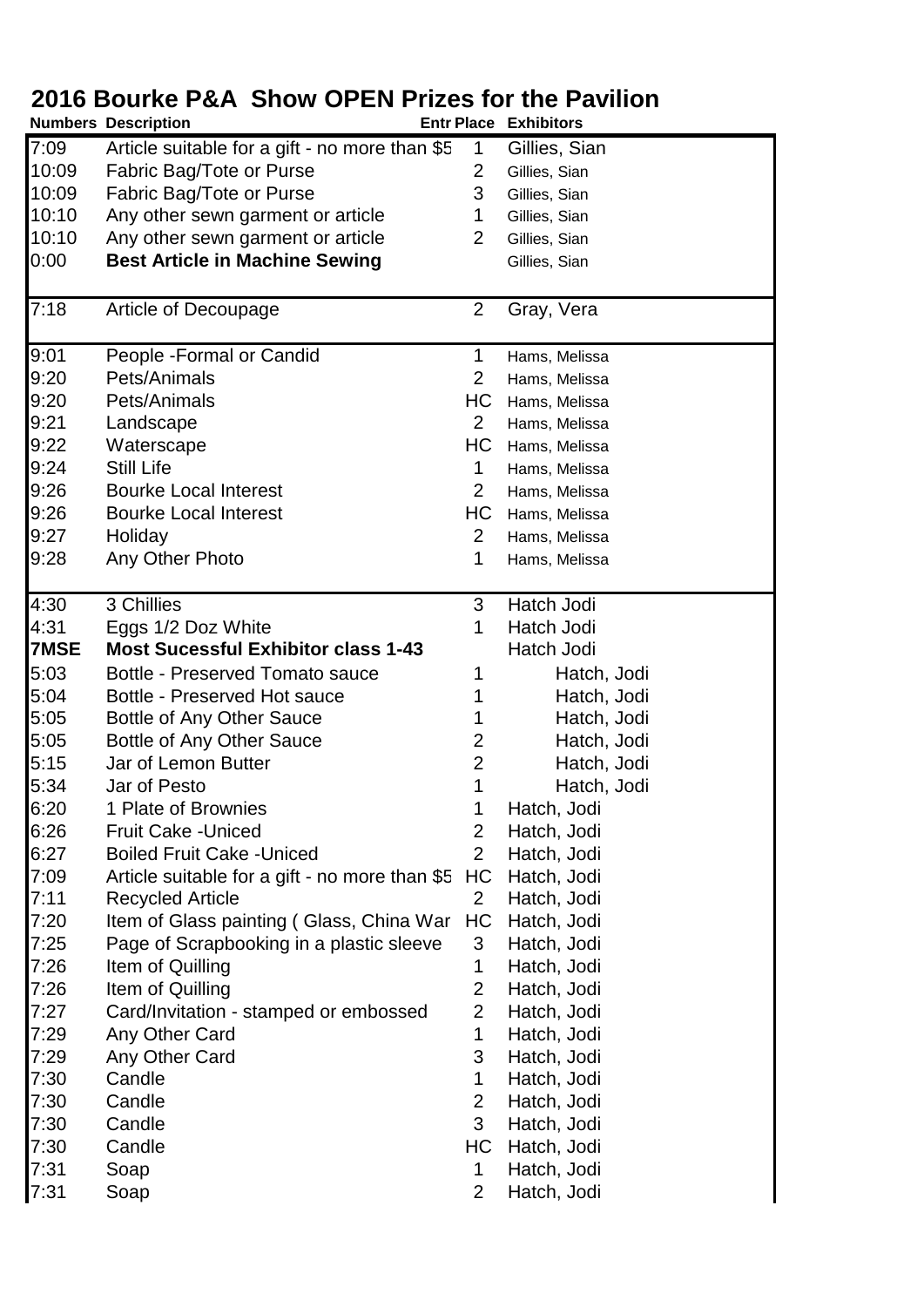|       | <b>Numbers Description</b>                       | <b>Entr Place</b> | <b>Exhibitors</b>   |
|-------|--------------------------------------------------|-------------------|---------------------|
| 7:31  | Soap                                             | 3                 | Hatch, Jodi         |
| 7:32  | Lip Balm                                         | 1                 | Hatch, Jodi         |
| 7:32  | Lip Balm                                         | 2                 | Hatch, Jodi         |
| 7:32  | Lip Balm                                         | 3                 | Hatch, Jodi         |
| 9:01  | People - Formal or Candid                        | $\overline{2}$    | Hatch, Jodi         |
| 9:01  | People - Formal or Candid                        | 3                 | Hatch, Jodi         |
| 9:02  | <b>Nature</b>                                    | $\overline{2}$    | Hatch, Jodi         |
| 9:03  | Landscape                                        | 3                 | Hatch, Jodi         |
| 9:04  | <b>Enlargement - People</b>                      | 1                 | Hatch, Jodi         |
| 9:05  | Enlargement - Any Other                          | $\overline{2}$    | Hatch, Jodi         |
| 9:05  | Enlargement - Any Other                          | HC                | Hatch, Jodi         |
| 9:06  | <b>Bourke Local Interest</b>                     | 1                 | Hatch, Jodi         |
| 9:09  | Macro Lens Photography                           | 1                 | Hatch, Jodi         |
| 9:09  | Macro Lens Photography                           | $\overline{2}$    | Hatch, Jodi         |
| 9:09  | Macro Lens Photography                           | HС                | Hatch, Jodi         |
| 9:10  | <b>Enlargement People</b>                        | 3                 | Hatch, Jodi         |
| 9:11  | <b>Enlargement Nature</b>                        | 1                 | Hatch, Jodi         |
| 9:11  | <b>Enlargement Nature</b>                        | 3                 | Hatch, Jodi         |
| 9:11  | <b>Enlargement Nature</b>                        | HC                | Hatch, Jodi         |
| 9:17  | People Candid                                    | 1                 | Hatch, Jodi         |
| 9:17  | People Candid                                    | 3                 | Hatch, Jodi         |
| 9:19  | Nature - Forna                                   | HС                | Hatch, Jodi         |
| 9:19  | Nature - Forna                                   | HС                | Hatch, Jodi         |
| 9:26  | <b>Bourke Local Interest</b>                     | 3                 | Hatch, Jodi         |
| 9:30  | <b>Manipulated Photograph</b>                    | $\overline{2}$    | Hatch, Jodi         |
| 9:30  | <b>Manipulated Photograph</b>                    | 3                 | Hatch, Jodi         |
| 10:01 | <b>Traditional Embroidery - any hand article</b> | $\overline{2}$    | Hatch, Jodi         |
|       | 9 BWPOR Best Black and White Portrait            |                   | Hatch, Jodi         |
|       |                                                  |                   |                     |
| 7:11  | <b>Recycled Article</b>                          | 3                 | Heinemeyer, Anthony |
| 7:19  | Any Item of Mosaic                               |                   | Hourton, Shell      |
| 7:19  | Any Item of Mosaic                               | 3                 | Hourton, Shell      |
|       |                                                  |                   |                     |
| 8:12  | Novice - Any Other Artwork                       | 1                 | Hull, Alister       |
| 4:08  | 1 Pumpkin - Jap                                  | $\overline{2}$    | Jackson, Clifford   |
| 4:08  | 1 Pumpkin - Jap                                  | 3                 | Jackson, Clifford   |
| 4CE   | <b>Champion Exhibit Section 4 Produce</b>        |                   | Jackson, Clifford   |
| 7:37  | <b>Small Wheel Thrown Object</b>                 | 1                 | Jarrett, Alice      |
| 7:37  | <b>Small Wheel Thrown Object</b>                 | 2                 | Jarrett, Alice      |
| 7:37  | <b>Small Wheel Thrown Object</b>                 | 3                 | Jarrett, Alice      |
| 7:39  | Ornament                                         | 1                 | Jarrett, Alice      |
| 8:08  | Any other subject, any medium                    | $\overline{2}$    | Khan, Kashif        |
| 8:16  | Item of Colouring In                             | 1                 | Khan, Kashif        |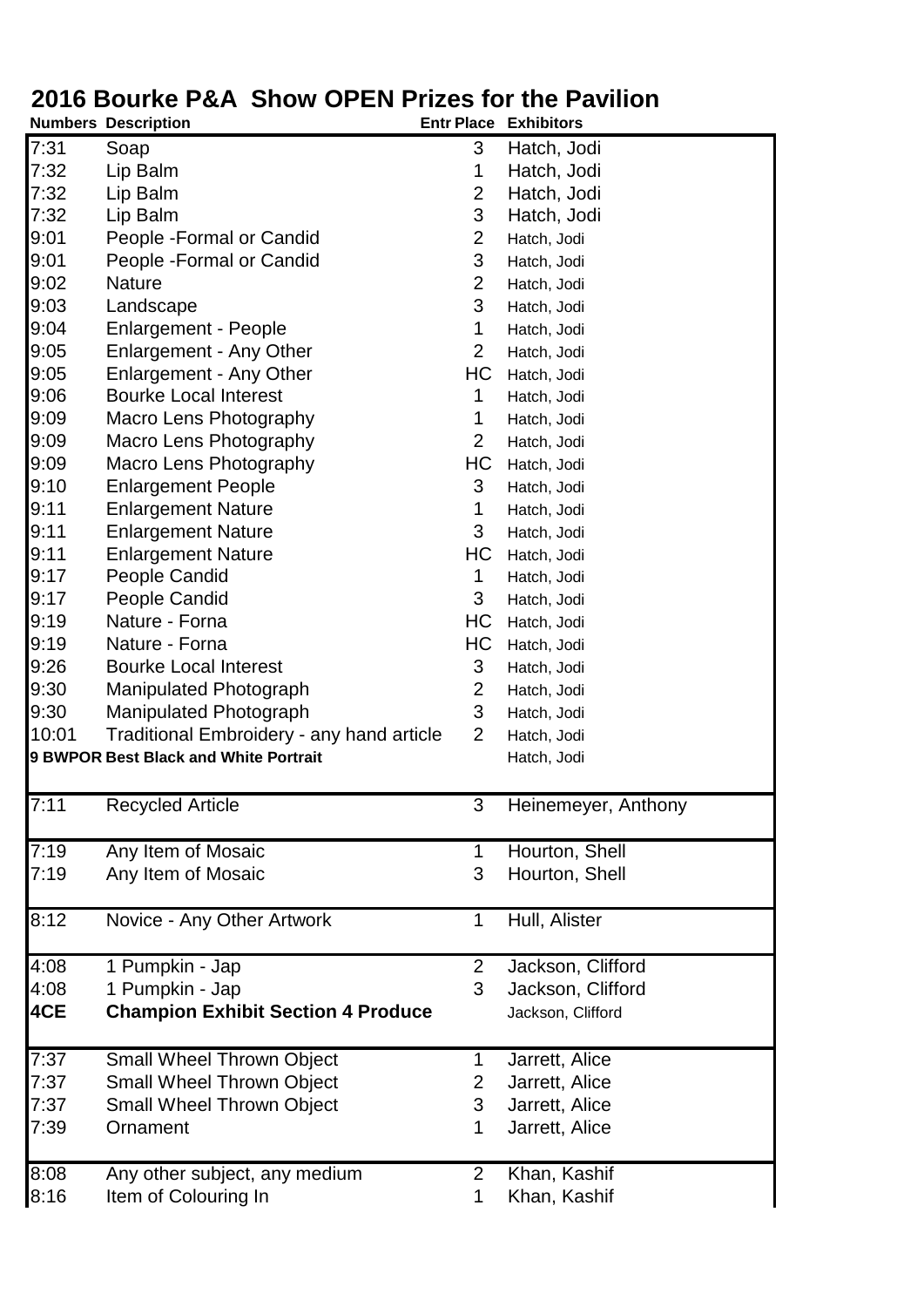**Numbers Description** 

8:13 Any Other Artwork 1 Knight, Sharon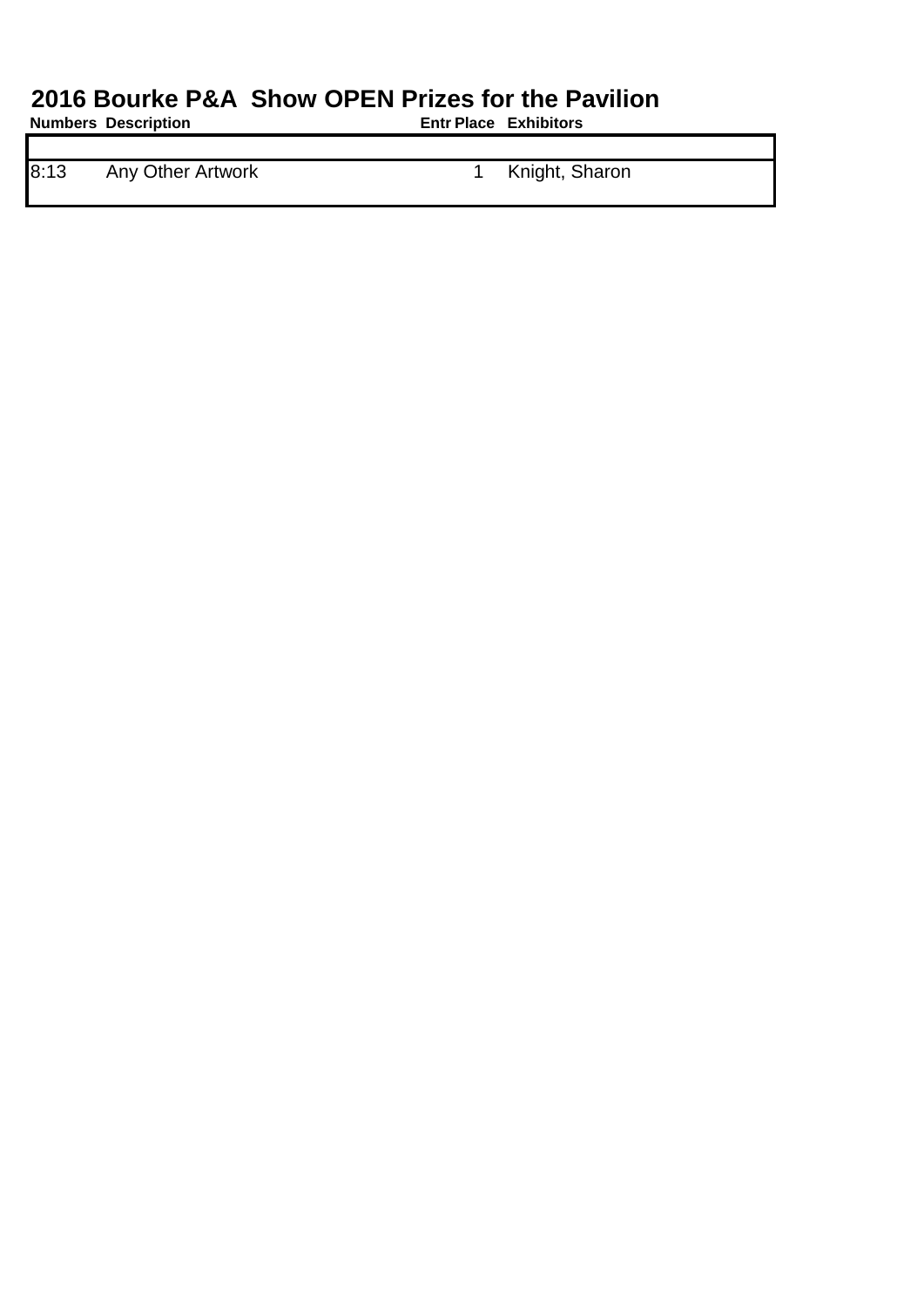|       | <b>Numbers Description</b>                     |                | <b>Entr Place Exhibitors</b> |
|-------|------------------------------------------------|----------------|------------------------------|
| 10:13 | <b>Table Runner Patchwork</b>                  |                | Layton, Jacqueline           |
| 10:15 | Patchwork Large Quilt -hand/machine qui        | 3              | Layton, Jacqueline           |
| 10:16 | Any other Article of patchwork, quilting or    | 1              | Layton, Jacqueline           |
|       | <b>Best Article in Patchwork and Quilting</b>  |                | Layton, Jacqueline           |
| 10:06 | Cushion - cover only judged                    | 1              | Layton, Jaquueline           |
|       |                                                |                |                              |
| 7:05  | Metal work - any article                       | 1              | Mallon, Tony                 |
| 7:09  | Article suitable for a gift - no more than \$5 | $\overline{2}$ | Mallon, Tony                 |
| 7:11  | <b>Recycled Article</b>                        | 1              | Mallon, Tony                 |
| 7:12  | Doorstop                                       | 1              | Mallon, Tony                 |
| 7:15  | Article made by a Senior Citizen               | 1              | Mallon, Tony                 |
| 7:23  | Any other Craft Article                        | $\overline{2}$ | Mallon, Tony                 |
|       |                                                |                |                              |
| 11:27 | Crochet Toys - hand made                       | 1              | Marshall, Krystle            |
|       |                                                |                |                              |
| 1:09  | Any other flower, 1 cut                        |                | 2 McCorkle, Anna             |
| 1:12  | Flowering Shrub or Tree 1 cut                  |                | 1 McCorkle, Anna             |
| 3:11  | Most Unusual Contained - planted               |                | 1 McCorkle, Anna             |
| 4:29  | Herbs -bunch of any single variety             | 1              | McCorkle, Anna               |
| 4:42  | Any Other Item of Produce                      | 1              | McCorkle, Anna               |
|       |                                                |                |                              |
| 10:29 | Any Other Article                              | 1              | McCoaker, Tania              |
|       | <b>Best Article in Novice Section</b>          |                | McCoaker, Tania              |
| 6:01  | Champion Cook of Bourke Show                   | 3              | McCosker, Tania              |
| 6:02  | 6 Plain Scones                                 | 3              | McCosker, Tania              |
| 6:23  | Plate of any Other Biscuits                    | 3              | McCosker, Tania              |
| 6:29  | Machine Made Bread 1 loaf                      | 1              | McCosker, Tania              |
| 6:29  | Machine Made Bread 1 loaf                      | $\overline{2}$ | McCosker, Tania              |
| 6:35  | <b>Basic Buttercake</b>                        | 1              | McCosker, Tania              |
| 9:28  | Any Other Photo                                | 3              | McCosker, Tania              |
|       |                                                |                |                              |
| 6:03  | 6 Pumpkin Scones                               | 2              | McDowell, Mick               |
|       |                                                |                |                              |
| 7:21  | Bookmark made of any medium                    | 1              | McIlroy, Sharon              |
| 7:21  | Bookmark made of any medium                    | 2              | McIlroy, Sharon              |
| 7:21  | Bookmark made of any medium                    | 3              | McIlroy, Sharon              |
| 8:03  | Landscape/Seascape, any medium                 | 3              | McIlroy, Sharon              |
| 8:10  | Novice Painting, any medium                    | 1              | McIlroy, Sharon              |
|       | 8 MSE No Most Sucessful Novice Exhibitor       |                | Smith, Laine                 |
| 8:12  | Novice - Any Other Artwork                     | 3              | McIlroy, Sharon              |
|       |                                                |                |                              |
| 7:23  | Any other Craft Article                        | HC             | McInerney, Brooklyn          |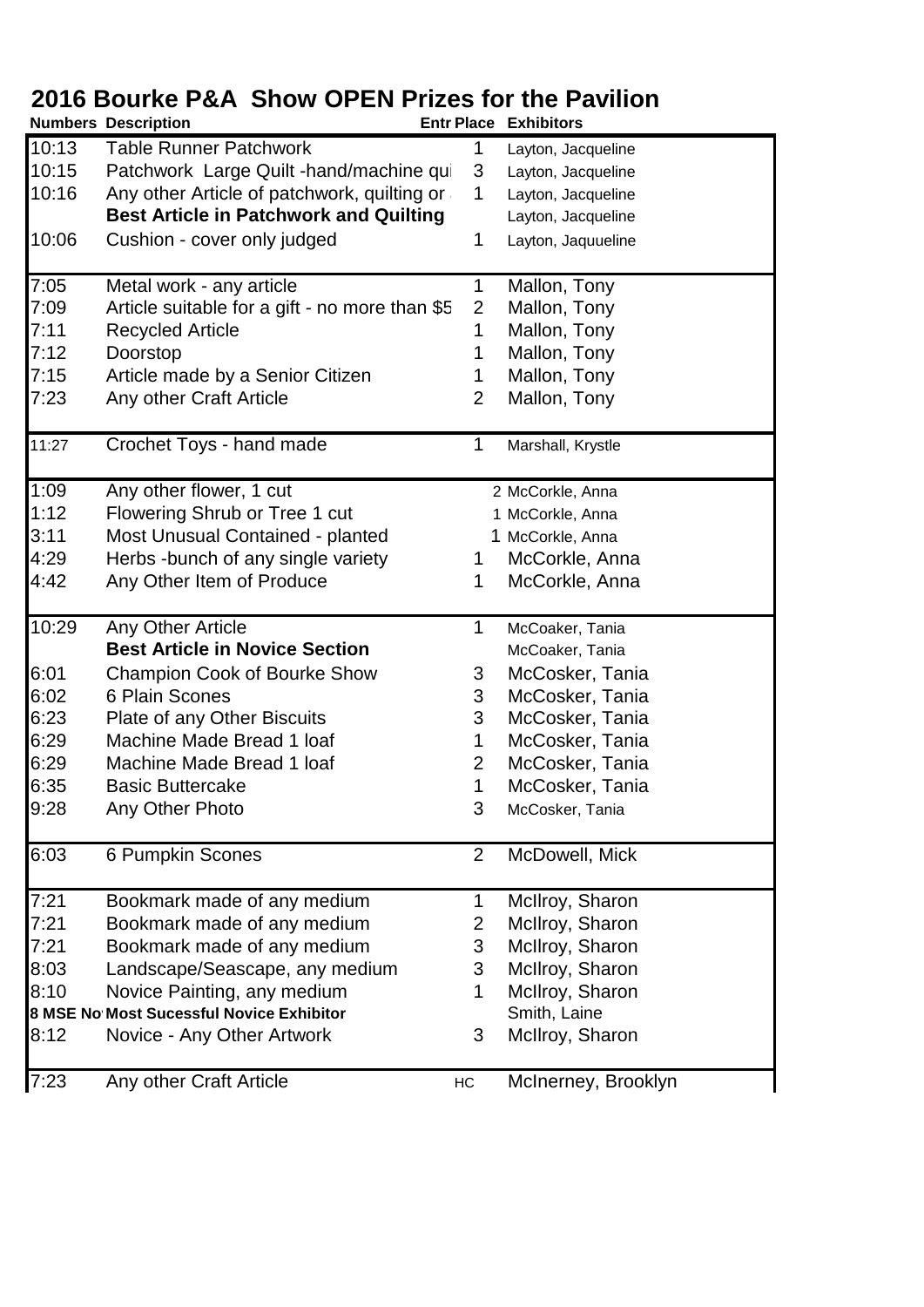|       | <b>Numbers Description</b>               | <b>Entr Place Exhibitors</b> |                    |
|-------|------------------------------------------|------------------------------|--------------------|
|       |                                          |                              |                    |
| 6:01  | <b>Champion Cook of Bourke Show</b>      | $\overline{2}$               | Milgate, Ros       |
| 6:05  | Sponge Samdwich, jam filled -uniced      | 1                            | Milgate, Ros       |
| 6:07  | 6 Cup Cakes - Plain                      | 1                            | Milgate, Ros       |
| 6:10  | Orange Cake - Iced                       | 3                            | Milgate, Ros       |
| 6:11  | Chocolate Butter Cake - Iced on top only | 1                            | Milgate, Ros       |
| 6:21  | 1 Plate of same variety Slice            | 1                            | Milgate, Ros       |
| 6:24  | 6 Jam Drops                              | 3                            | Milgate, Ros       |
| 6:25  | Plum Pudding - steamed or boiled         | 1                            | Milgate, Ros       |
| 6:27  | <b>Boiled Fruit Cake - Uniced</b>        | 1                            | Milgate, Ros       |
|       | <b>6CHCAI Champion Cake</b>              |                              | Milgate, Ros       |
| 6:14  | Carrot Cake - Iced * Champion Item       | 1                            | Milgate, Ros       |
| 1:10  | Any other container of Flowers mixed     |                              | 1 Mitchell, Margie |
|       | Any other container of Flowers same      |                              |                    |
| 1:11  | variety                                  |                              | 1 Mitchell, Margie |
|       | Any other container of Flowers same      |                              |                    |
| 1:11  | variety                                  |                              | 2 Mitchell, Margie |
|       | Any other container of Flowers same      |                              |                    |
| 1:11  | variety                                  |                              | 3 Mitchell, Margie |
| 1:14  | Natiev Shrub ot Tree, 1 cut              |                              | 1 Mitchell, Margie |
| 1:14  | Natiev Shrub ot Tree, 1 cut              |                              | 2 Mitchell, Margie |
| 1:14  | Natiev Shrub ot Tree, 1 cut              |                              | 3 Mitchell, Margie |
| 1:18  | Flowering Vine, I cut                    |                              | 2 Mitchell, Margie |
| 1:20  | 3 Exhibition, Distinct                   |                              | 3 Mitchell, Margie |
| 1:21  | 3 Exhibition, NND                        |                              | 1 Mitchell, Margie |
| 1:22  | Rose Buds, 3 cuts                        |                              | 2 Mitchell, Margie |
| 1:22  | Rose Buds, 3 cuts                        |                              | 3 Mitchell, Margie |
| 1:26  | Roses Miniature 3 Blooms                 |                              | 1 Mitchell, Margie |
| 2:04  | Arrangement - tall and slender           | 1                            | Mitchell, Margie   |
| 6:01  | <b>Champion Cook of Bourke Show</b>      | 1                            | Mitchell, Margie   |
| 6:07  | 6 Cup Cakes - Plain                      | 3                            | Mitchell, Margie   |
| 6:10  | Orange Cake - Iced                       | 1                            | Mitchell, Margie   |
| 10:05 | Any Other Article of Embroidery          | 3                            | Mitchell, Margie   |
| 1MSE  | <b>Flowers Most Sucessful Exhibitor</b>  |                              | Mitchell, Margie   |
| 5:08  | Bottle of any other Vegie Pickels        | 1                            | Mitchell, Margie   |
| 5:19  | Jar of Fig Jam                           | 2                            | Mitchell, Margie   |
| 5:29  | Jar of Three Fruits Marmalade            | 1                            | Mitchell, Margie   |
| 5:31  | Jar of any other Jam                     | 1                            | Mitchell, Margie   |
| 10:02 | <b>Article of Creative Embroidery</b>    | 3                            | Molyneaux, Lisa    |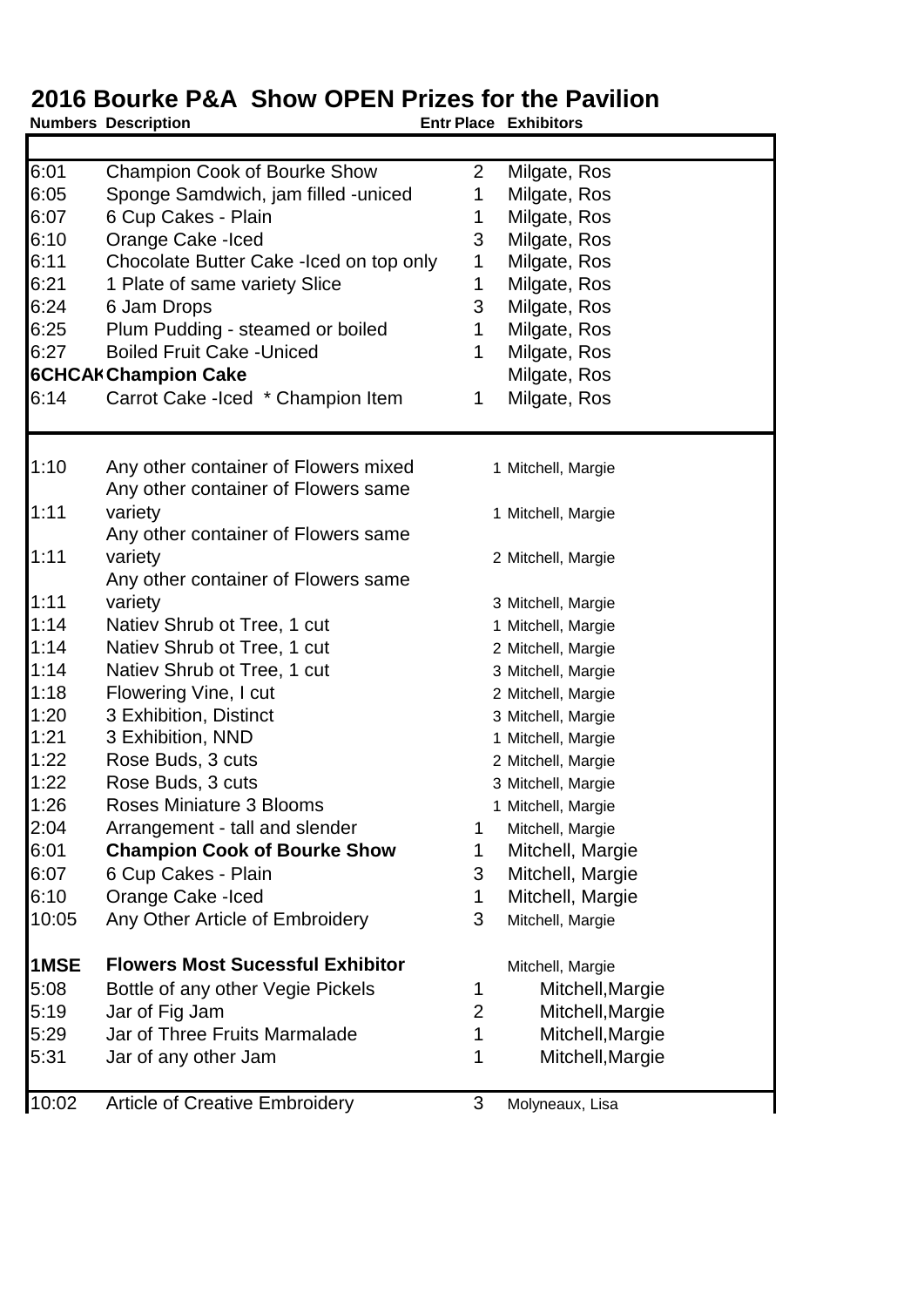#### **Numbers Description**

Г

 $\overline{\mathbf{I}}$ 

| 5:02  | <b>Bottle - Preserved Vegetables</b>            | 3              | Mooring, Samanatha  |
|-------|-------------------------------------------------|----------------|---------------------|
| 5:09  | <b>Bottle of Green Tomato Pickels</b>           | 1              | Mooring, Samanatha  |
| 5:11  | Bottle of Any Other Relish                      | 1              | Mooring, Samanatha  |
| 5:19  | Jar of Fig Jam                                  | 1              | Mooring, Samanatha  |
| 1:21  | 3 Exhibition, NND                               |                | 2 Mooring, Samantha |
| 1:21  | 3 Exhibition, NND                               |                | 3 Mooring, Samantha |
| 1:23  | Roses - Bud to Bloom three stages               |                | 3 Mooring, Samantha |
| 1:24  | Roses - Iceburg, 1 cut                          |                | 1 Mooring, Samantha |
| 1:25  | Roses Floribunda 1 cut                          |                | 1 Mooring, Samantha |
|       | Roses Collection, 1 container no less           |                |                     |
| 1:27  | than 6 cuts                                     |                | 1 Mooring, Samantha |
|       | Roses Collection, 1 container no less           |                |                     |
| 1:27  | than 6 cuts                                     |                | 2 Mooring, Samantha |
| 2:01  | Arrangement - all round effect                  | 1              | Mooring, Samantha   |
| 2:06  | Any other fresh arrangement                     | 1              | Mooring, Samantha   |
| 4:30  | 3 Chillies                                      | 1              | Mooring, Samantha   |
| 4:30  | 3 Chillies                                      | 2              | Mooring, Samantha   |
| 6:02  | 6 Plain Scones                                  | $\overline{2}$ | Mooring, Samantha   |
| 6:04  | 6 Scones, any other variety                     | 1              | Mooring, Samantha   |
| 6:08  | 6 Small tartlets - shortcrust pastry any fillir | 1              | Mooring, Samantha   |
| 6:08  | 6 Small tartlets - shortcrust pastry any fillir | $\overline{2}$ | Mooring, Samantha   |
| 6:08  | 6 Small tartlets - shortcrust pastry any fillir | 3              | Mooring, Samantha   |
| 6:22  | <b>Plate of Anzac Biscuits</b>                  | 3              | Mooring, Samantha   |
| 6:24  | 6 Jam Drops                                     | 1              | Mooring, Samantha   |
| 6:24  | 6 Jam Drops                                     | $\overline{2}$ | Mooring, Samantha   |
| 8:03  | Landscape/Seascape, any medium                  | 1              | Mooring, Samantha   |
| 8:07  | Abstract, any medium                            | 1              | Mooring, Samantha   |
| 8:07  | Abstract, any medium                            | $\overline{c}$ | Mooring, Samantha   |
| 8:07  | Abstract, any medium                            | 3              | Mooring, Samantha   |
| 8 CHA | <b>Champion Exhibit in Fine Arts</b>            |                | Mooring, Samantha   |
| 8 MSE | <b>Most Sucessful Exhibitor</b>                 |                | Mooring, Samantha   |
| 1:13  | <b>Shrub with Berries</b>                       |                | 1 Nichols, Margaret |
| 1:17  | Bouganvillia, 1 cut                             |                | 2 Nichols, Margaret |
| 1:17  | Bouganvillia, 1 cut                             |                | 3 Nichols, Margaret |
| 1.07  | Hibiscus, 1 cut single                          |                | 2 Nichols, Margaret |
| 1.07  | Hibiscus, 1 cut single                          |                | 3 Nichols, Margaret |
| 3:02  | 1 Fern - any variety                            |                | 1 Nott, Charlotte   |
| 5:12  | <b>Bottle of Chutney</b>                        | 1              | Oldfield, Margie    |
| 7:25  | Page of Scrapbooking in a plastic sleeve        | 1              | Oldfield, Margie    |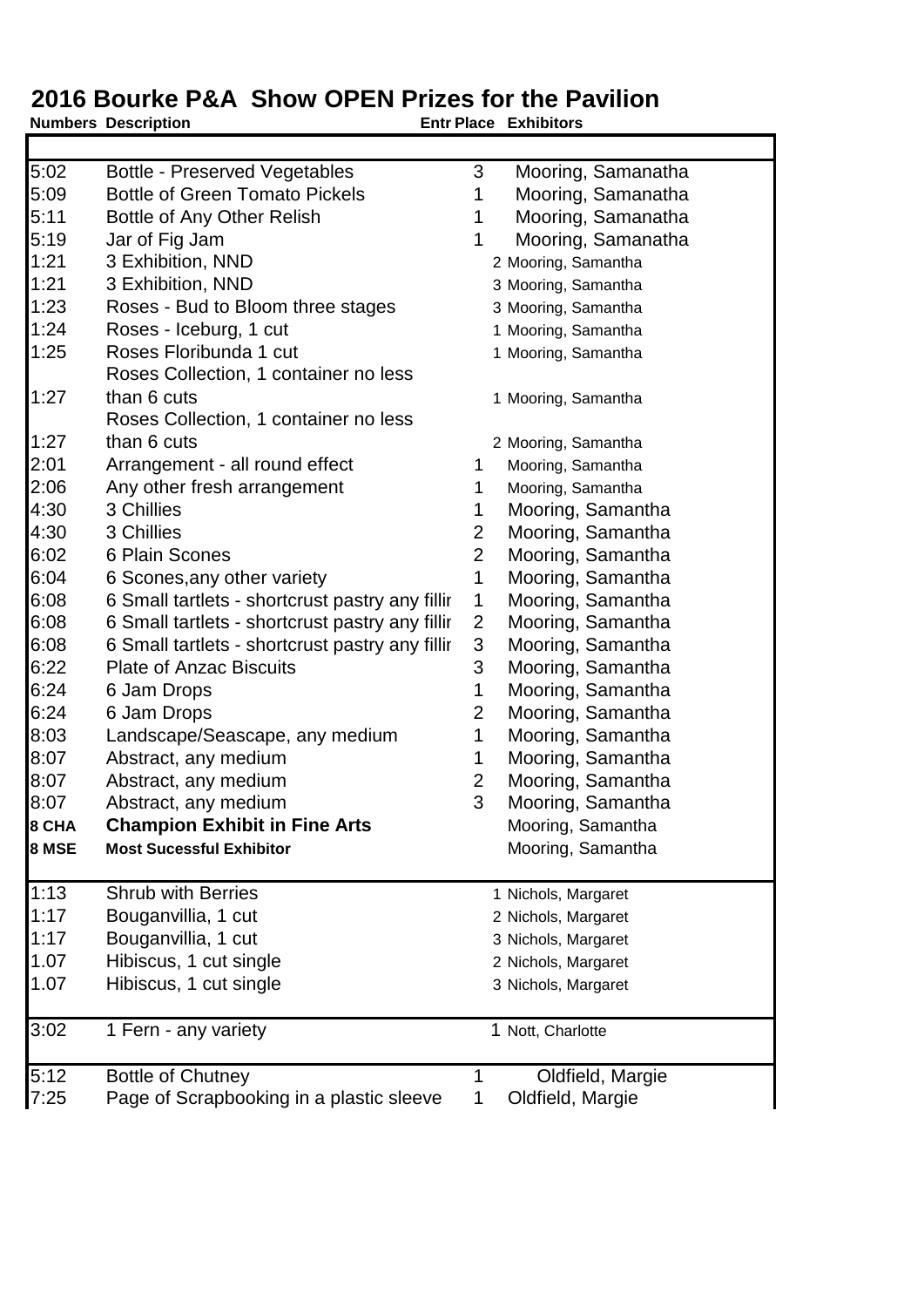**Numbers Description** 

Г

 $\blacksquare$ 

| 1:01       | Marigolds, 1 Container                                     |                | 1 O'Shannessy, Joyce  |  |
|------------|------------------------------------------------------------|----------------|-----------------------|--|
| 1:01       | Marigolds, 1 Container                                     |                | 2 O'Shannessy, Joyce  |  |
| 1:19       | 1 Exhibition Rose                                          |                | 2 O'Shannessy, Joyce  |  |
| 1:19       | 1 Exhibition Rose                                          |                | 3 O'Shannessy, Joyce  |  |
| 1:20       | 3 Exhibition, Distinct                                     |                | 1 O'Shannessy, Joyce  |  |
| 1:20       | 3 Exhibition, Distinct                                     |                | 2 O'Shannessy, Joyce  |  |
| 1:25       | Roses Floribunda 1 cut                                     |                | 2 O'Shannessy, Joyce  |  |
| 1:25       | Roses Floribunda 1 cut                                     |                | 3 O'Shannessy, Joyce  |  |
|            | Roses Collection, 1 container no less                      |                |                       |  |
| 1:27       | than 6 cuts                                                |                | 3 O'Shannessy, Joyce  |  |
| 7:02       | Woodwork - any article large                               | 1              | Pickard, David        |  |
| 8:14       | Professional - Any Other Artwork                           | 1.             | Pickard, David        |  |
| 8:14       | Professional - Any Other Artwork                           | 3              | Pickard, David        |  |
| 7CHE       | <b>Champion exhibitor</b>                                  |                | Pickard, David        |  |
| 1:19       | 1 Exhibition Rose                                          |                | 1 Ridge, Di           |  |
| 1:22       | Rose Buds, 3 cuts                                          |                | 1 Ridge, Di           |  |
| 1:23       | Roses - Bud to Bloom three stages                          |                | 1 Ridge, Di           |  |
| 3:05       | 1 Foliage                                                  |                | 2 Ridge, Di           |  |
| 4:31       | Eggs 1/2 Doz White                                         | 2              | Ridge, Di             |  |
| 5:14       | Bottle of Dressing - Champion                              | 1              | Ridge, Di             |  |
| 4:31b      | Eggs 1/2 Doz Blue                                          |                | Ridge, Di             |  |
| <b>5CE</b> | <b>Champion Exhibit Section 5 Jams and Prese</b> Ridge, Di |                |                       |  |
| 6:05       | Sponge Samdwich, jam filled -uniced                        | $\overline{2}$ | <b>Rivergum Lodge</b> |  |
| 6:26       | <b>Fruit Cake - Uniced</b>                                 | 3              | Rivergum Lodge        |  |
| 10:02      | <b>Article of Creative Embroidery</b>                      | $\overline{2}$ | Roberts, Nora         |  |
| 10:05      | Any Other Article of Embroidery                            | 1              | Roberts, Nora         |  |
| 10:05      | Any Other Article of Embroidery                            | 2              | Roberts, Nora         |  |
| 10:22      | <b>Tapestry - Traditional mounted</b>                      | 2              | Roberts, Nora         |  |
| 8:04       | Portrait, any medium                                       | 1              | Schiller, Loretta     |  |
| 10:01      | Traditional Embroidery - any hand article                  | 1              | Sharpe, Lee           |  |
|            |                                                            |                |                       |  |
| 5:32       | <b>Bottle of Olives</b>                                    | 1              | Simmonds, Carole      |  |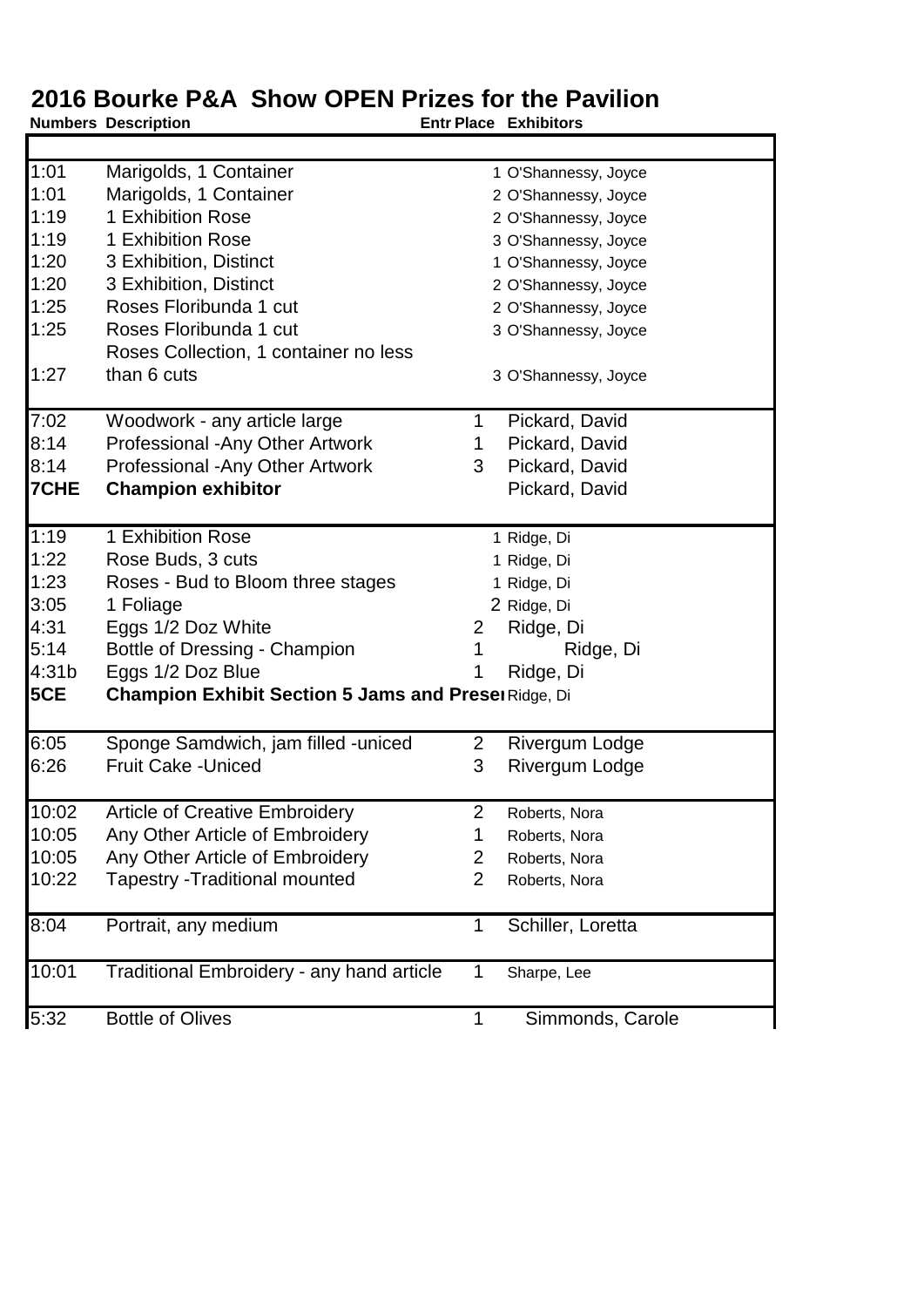2:09 Any other dried arrangement 1 Simpson, Cathy 2:10 Arrangement - using weathered wood 1 Simpson, Cathy 2:10 Arrangement - using weathered wood 2 Simpson, Cathy 2:11 Arrangement - not exceeding 7.5cm in heind-1 Simpson, Cathy 2:12 Arrangement - using a blanket 1 Simpson, Cathy 2:12 Arrangement - using a blanket 2 Simpson, Cathy 2:12 Arrangement - using a blanket 3 Simpson, Cathy 2:13 Any other Artifical arrangement 1 Simpson, Cathy 2:13 Any other Artifical arrangement 2 Simpson, Cathy 2:13 Any other Artifical arrangement 3 Simpson, Cathy 2:14 Table Centre not exceeding 60cm in any c 1 Simpson, Cathy  $2:14$  Table Centre not exceeding 60cm in any  $(3 \text{ Simpson}, \text{Cathy})$ 4:35 3 Limes 2008 1 Simpson, Cathy 5:01 Bottle - Preserved Fruit 1 Simpson, Cathy 5:01 Bottle - Preserved Fruit 2 Simpson, Cathy 5:02 Bottle - Preserved Vegetables 1 Simpson, Cathy 5:02 Bottle - Preserved Vegetables 2 Simpson, Cathy 5:03 Bottle - Preserved Tomato sauce 2 Simpson, Cathy 5:03 Bottle - Preserved Tomato sauce 3 Simpson, Cathy 5:04 Bottle - Preserved Hot sauce 2 Simpson, Cathy 5:04 Bottle - Preserved Hot sauce 3 Simpson, Cathy 5:05 Bottle of Any Other Sauce 3 Simpson, Cathy 5:07 Bottle of Mustard Pickels 2 Simpson, Cathy 5:07 Bottle of Mustard Pickels 3 Simpson, Cathy 5:10 Bottle of Tomato Relish 1 Simpson, Cathy 5:12 Bottle of Chutney 2 Simpson, Cathy 5:12 Bottle of Chutney **3** Simpson, Cathy 5:13 Bottle of Pickeled Onions 1 Simpson, Cathy 5:13 Bottle of Pickeled Onions 2 Simpson, Cathy 5:16 Jar of Any Other Butter 1 Simpson, Cathy 5:23 Jar of Tomato Jam, any variety 1 Simpson, Cathy 5:23 Jar of Tomato Jam, any variety 2 Simpson, Cathy 5:24 Jar of 2 Fruits Jam, other than citrus 1 Simpson, Cathy 5:30 Bottle of Pickeled Vegetables 1 Simpson, Cathy

- 6:03 6 Pumpkin Scones 1 Simpson, Cathy
- 6:06 Date and/or Nut Loaf or Roll 1 Simpson, Cathy
- 6:12 Banana Cake -Uniced 3 Simpson, Cathy
- 6:18 Packet cake with packet top lced 3 Simpson, Cathy
- 6:28 Pumpkin Fruit Cake 2 Simpson, Cathy
- 
- 6:33 Something Savoury 1 Simpson, Cathy
- 6:34 Sultana Loaf 1 Simpson, Cathy
- 9:10 Enlargement People **HC** Simpson, Cathy
- 9:17 People Candid 2 Simpson, Cathy
- 9:18 Nature Flora 1 Simpson, Cathy
- 9:18 Nature Flora 2 Simpson, Cathy
- 9:22 Waterscape 2 Simpson, Cathy

**Numbers** Description **Entrants Place Exhibitors** 

- 
- 
- 
- 
- 
- 
- 6:31 Damper 1 Simpson, Cathy
	-
	-
	-
	-
	-
	-
	-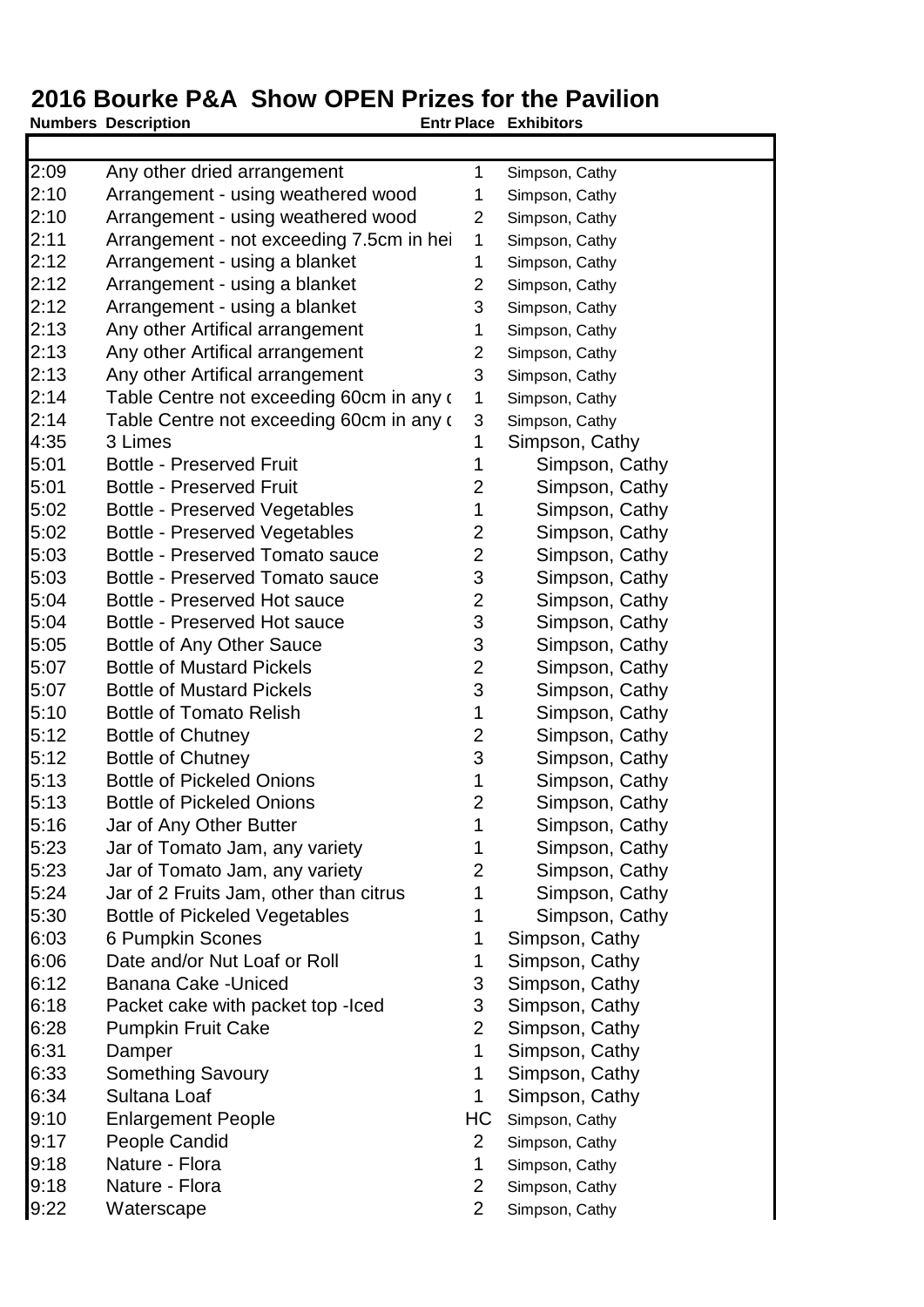|       | <b>Numbers Description</b>                                       | <b>Entr Place Exhibitors</b> |                |
|-------|------------------------------------------------------------------|------------------------------|----------------|
| 9:24  | Still Life                                                       | $\overline{2}$               | Simpson, Cathy |
| 9:27  | Holiday                                                          | HС                           | Simpson, Cathy |
| 2CE   | <b>Champion Exhibit Sction 2 Floral Arrangeme</b> Simpson, Cathy |                              |                |
| 2MSE  | <b>Produce: Most Sucessful Exhibitor</b>                         |                              | Simpson, Cathy |
| 5MSE  | <b>Produce: Most Sucessful Exhibitor</b>                         |                              | Simpson, Cathy |
|       | <b>MSE Op Most Sucessful Class</b>                               |                              | Simpson, Cathy |
|       |                                                                  |                              |                |
| 6:07  | 6 Cup Cakes - Plain                                              | $\overline{2}$               | Simpson, Emily |
| 6:12  | <b>Banana Cake - Uniced</b>                                      | 1                            | Simpson, Emily |
| 6:13  | Marble Cake -Iced                                                | 1                            | Simpson, Emily |
| 6:14  | <b>Carrot Cake -Iced</b>                                         | $\overline{2}$               | Simpson, Emily |
| 6:14  | <b>Carrot Cake -Iced</b>                                         | 3                            | Simpson, Emily |
| 6:15  | Cake pops, 4                                                     | 1                            | Simpson, Emily |
| 6:18  | Packet cake with packet top - lced                               | 1                            | Simpson, Emily |
| 6:19  | 4 Muffins                                                        | 1                            | Simpson, Emily |
| 6:20  | 1 Plate of Brownies                                              | 2                            | Simpson, Emily |
| 6:29  | Machine Made Bread 1 loaf                                        | 3                            | Simpson, Emily |
| 6:31  | Damper                                                           | $\overline{2}$               | Simpson, Emily |
| 6:35  | <b>Basic Buttercake</b>                                          | 3                            | Simpson, Emily |
| 6:37  |                                                                  | 1                            | Simpson, Emily |
| 8:16  | Any Other Item of Cooking                                        | 3                            |                |
|       | Item of Colouring In                                             |                              | Simpson, Emily |
| 9:01  | People - Formal or Candid                                        | HC                           | Simpson, Emily |
| 9:04  | <b>Enlargement - People</b>                                      | HC                           | Simpson, Emily |
| 9:07  | Any Other Black & White Print                                    | 1                            | Simpson, Emily |
| 9:24  | <b>Still Life</b>                                                | 3                            | Simpson, Emily |
| 9:08  | Experimental                                                     | 3                            | Simpson, Emily |
| 6MSE  | <b>Most Sucessful Exhibitor</b>                                  |                              | Simpson, Emily |
| 1:12  | Flowering Shrub or Tree 1 cut                                    |                              | 2 Simpson, Pam |
| 1:18  | Flowering Vine, I cut                                            |                              | 1 Simpson, Pam |
| 2:05  | Arrangement - using only green and white                         | 1                            | Simpson, Pam   |
| 3:01  | <b>Hanging Basket</b>                                            |                              | 2 Simpson, Pam |
| 3:01  | <b>Hanging Basket</b>                                            |                              | 3 Simpson, Pam |
| 3:07  | 1 Succulent                                                      |                              | Simpson, Pam   |
| 3:10  | 1 Bowl of Mixed Succulent/Cactus                                 |                              | 2 Simpson, Pam |
| 4:26  | 2 Capicums                                                       | 1                            | Simpson, Pam   |
| 4:26  | 2 Capicums                                                       | 2                            | Simpson, Pam   |
| 4:29  | Herbs -bunch of any single variety                               | 3                            | Simpson, Pam   |
| 5:07  | <b>Bottle of Mustard Pickels</b>                                 | 1                            | Simpson, Pam   |
| 5:08  | Bottle of any other Vegie Pickels                                | 2                            | Simpson, Pam   |
| 5:10  | <b>Bottle of Tomato Relish</b>                                   | $\overline{2}$               | Simpson, Pam   |
| 6:22  | <b>Plate of Anzac Biscuits</b>                                   | 1                            | Simpson, Pam   |
| 6:22  | <b>Plate of Anzac Biscuits</b>                                   | $\overline{2}$               | Simpson, Pam   |
| 7:13  | Article suitable for nursery or child's room                     | 1                            | Simpson, Pam   |
| 7:15  | Article made by a Senior Citizen                                 | 2                            | Simpson, Pam   |
| 10:03 |                                                                  | $\overline{2}$               |                |
|       | Daintiest Coathanger                                             |                              | Simpson, Pam   |
| 10:07 | Apron or Pinafore for child or adult                             | 1                            | Simpson, Pam   |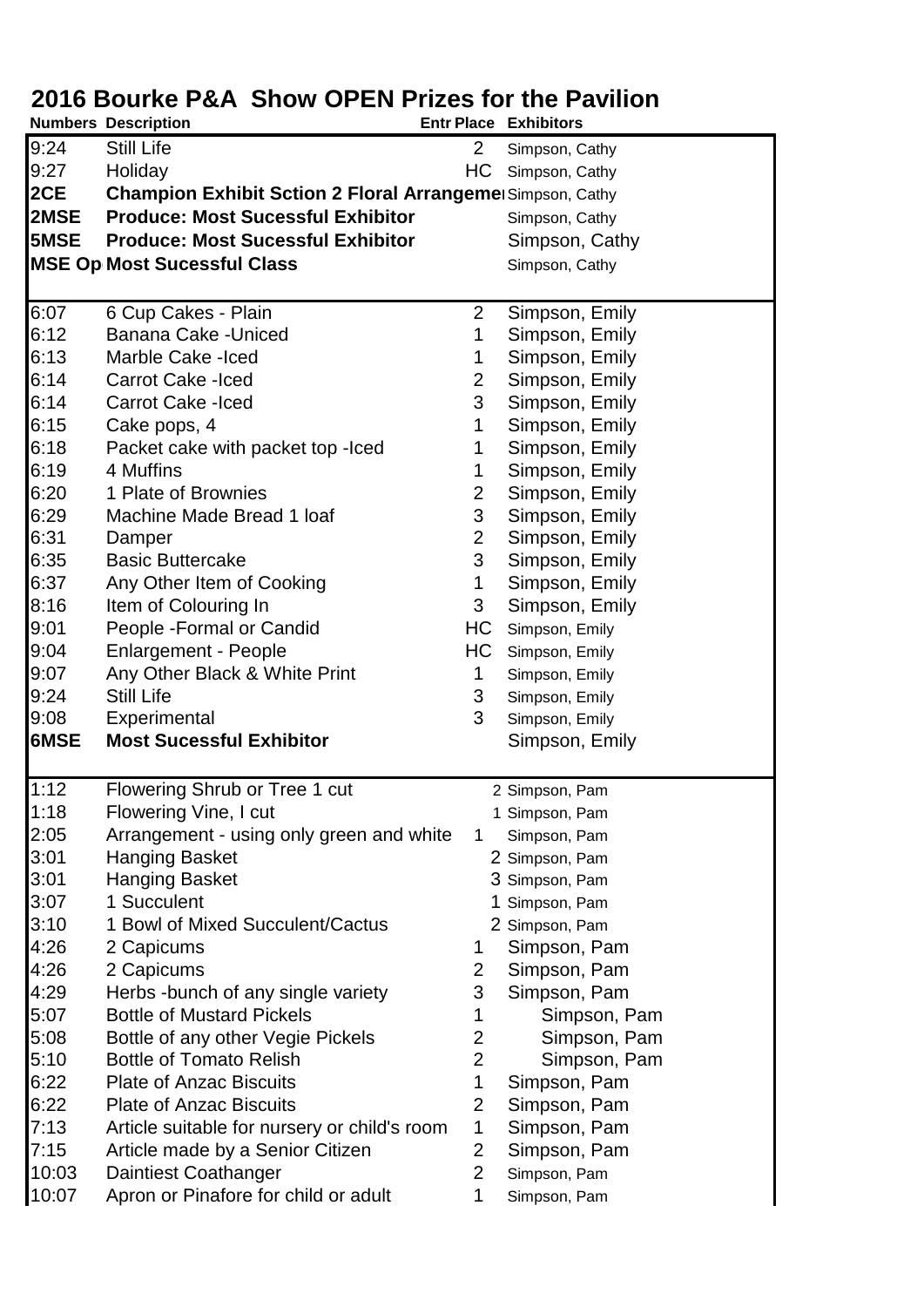**Numbers** Description **CONSISTENTS Entrants Place Exhibitors** 

10:09 Fabric Bag/Tote or Purse 1 Simpson, Pam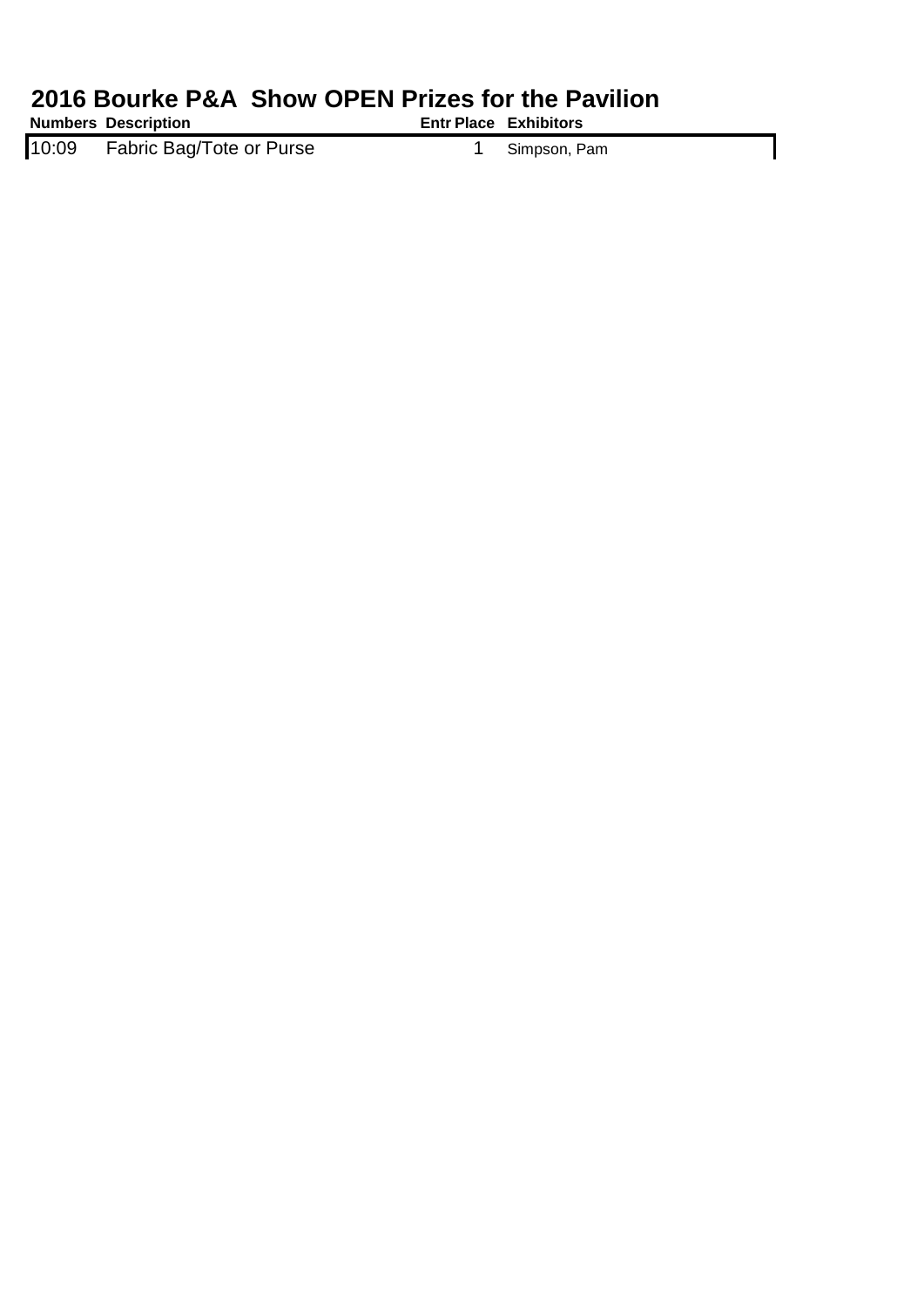**Numbers** Description **CONSISTENTS Entrants Place Exhibitors** 

┓

| $\overline{7:06}$ | <b>Article of Silver Jewellery</b>         |                | Smith, Amanda        |
|-------------------|--------------------------------------------|----------------|----------------------|
| 7:06              | Article of Silver Jewellery                | $\overline{2}$ | Smith, Amanda        |
|                   |                                            |                |                      |
| 8:01              | The Outback-any work of art depicting this |                | Smith, Brian         |
| 8:09              | Aboriginal Design, any medium              | 3              | Smith, Brian         |
|                   |                                            |                |                      |
| 8:01              | The Outback-any work of art depicting this | $\overline{2}$ | Smith, Laine         |
| 8:09              | Aboriginal Design, any medium              | 1              | Smith, Laine         |
| 8:09              | Aboriginal Design, any medium              | $\overline{2}$ | Smith, Laine         |
| 9:27              | Holiday                                    | 3              | Snelson, Kayleigh    |
| 10:27             | <b>Machine Sewn Article</b>                | 1              | Snelson, Kayleigh    |
| 10:27             | <b>Machine Sewn Article</b>                | 2              | Snelson, Kayleigh    |
| 10:27             | <b>Machine Sewn Article</b>                | 3              | Snelson, Kayleigh    |
| 10:29             | Any Other Article                          | $\overline{2}$ | Snelson, Kayleigh    |
| 10:29             | Any Other Article                          | 3              | Snelson, Kayleigh    |
| 10:29             | Any Other Article                          | HC             | Snelson, Kayleigh    |
|                   |                                            |                |                      |
| 9:21              | Landscape                                  | 3              | Stephens, Emma       |
| 9:16              | People - Portrait                          | НC             | Stephens, Nerida     |
| 9:22              | Waterscape                                 | HC             | Stephens, Nerida     |
|                   |                                            |                |                      |
| 10:02             | <b>Article of Creative Embroidery</b>      | 1              | Stone, Heather       |
|                   | <b>Best Article in Needlwork</b>           |                | Stone, Heather       |
|                   |                                            |                |                      |
| 4:33              | Largest 3 Chicken Eggs                     | 3              | Taylor, Chad         |
| 5:10              | <b>Bottle of Tomato Relish</b>             | 3              | Tayor, Una           |
|                   |                                            |                |                      |
| 11:19             | Crochet Rug                                | 1              | Terry, Jane          |
| <b>11CE</b>       | <b>Champion Exhibitor</b>                  |                | Terry, Jane          |
|                   |                                            |                |                      |
| 1:26              | Roses Miniature 3 Blooms                   |                | 2 Thompson, Meredith |
| 9:20              | Pets/Animals                               | 3              | Thompson, Meredith   |
| 9:29              | Photo Essay                                | 3              | Thompson, Meredith   |
| 6:26              | <b>Fruit Cake - Uniced</b>                 | 1              | Thonpson, Meredith   |
| 6:27              | <b>Boiled Fruit Cake - Uniced</b>          | 3              | Thonpson, Meredith   |
|                   |                                            |                |                      |
| 7:19              | Any Item of Mosaic                         | 2              | Tiffen, Katrina      |
| 7:19              | Any Item of Mosaic                         | HС             | Tiffen, Katrina      |
|                   |                                            |                |                      |
| 6:23              | Plate of any Other Biscuits                | 1              | Turnbull, Merrren    |
| 6:30              | Home Made Bread 1 loaf                     | 3              | Turnbull, Merrren    |
|                   |                                            |                |                      |